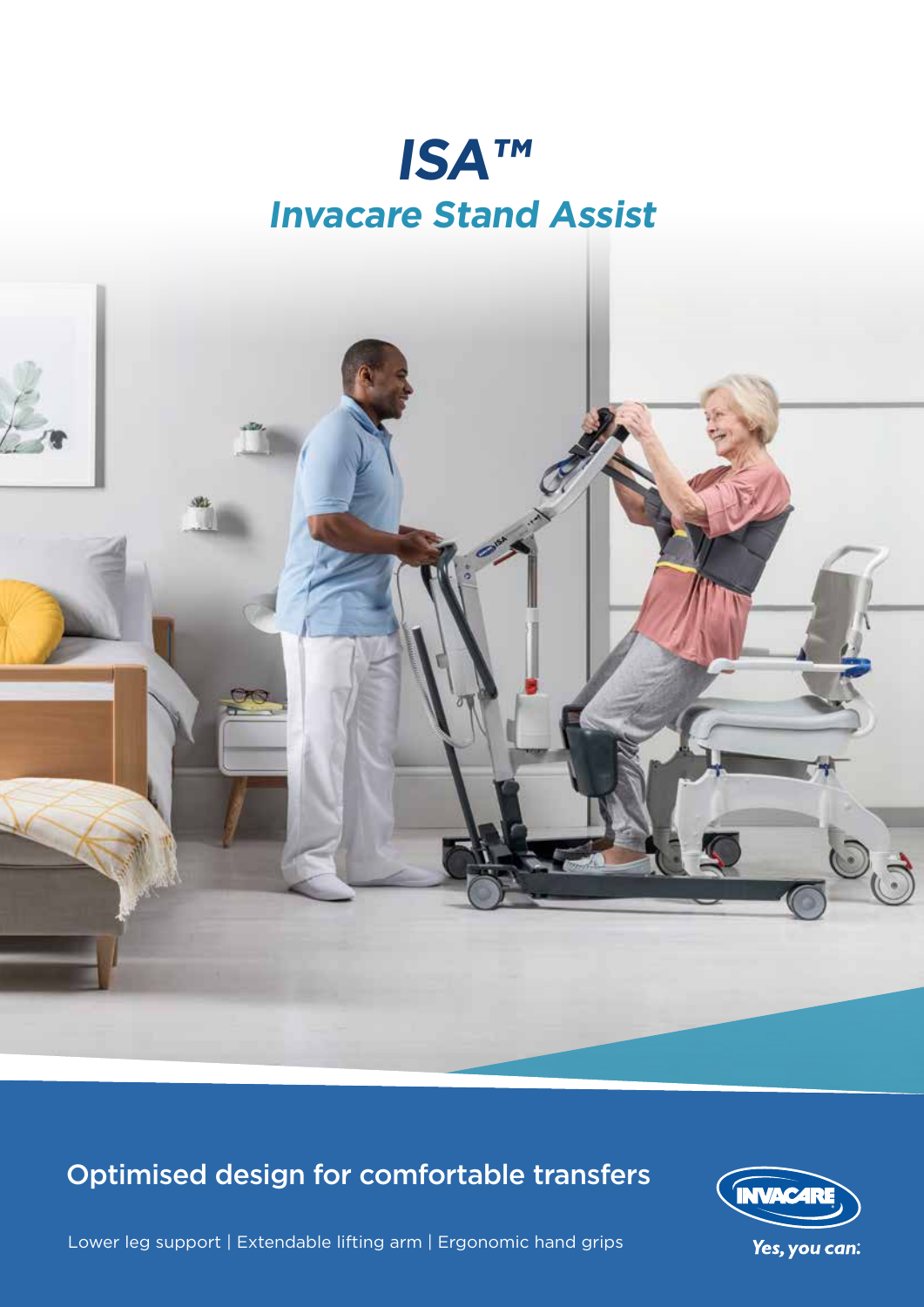## An evolution in stand assist lifters

Our new versatile Invacare Stand Assist lifter has been designed to suit a range of users who require assistance during a transfer but can weight bear.

The new Invacare Stand Assist lifter provides safety, comfort and a more pleasant experience for clients. *ISA* is the product for those independent individuals who are in need of some assistance.

As a caregiver, usability is a fundamental element, which is why the new *ISA* has a reduced, curved overall base dimension and reduced product weight. In many cases, the caregiver may be a family member, and therefore the ease of use is imperative. Dismantling this product can be done without any tools, and thus transportation can be achieved fluidly.





#### **Designed to offer the best lifting experience for client and carer**

*ISA* features many options and accessories to adapt the lifter ergonomics to the user's body shape and dimensions.

#### Design improvements for clients

- **Ergonomic hand grips:** to fit the natural shape of the hand and position of the wrist.
- ▶ Extendable lifting arm: different length settings to suit the body height of various clients.
- Lower leg support: many height settings to fit with different lower leg dimensions.
- ▶ Foot plate: various models to accommodate a variety of users with foot size up to a 48 EU.

#### Design improvements for carers

- Push bar: shape and dimension based on the average elbow height and shoulder width of typical carer, to ensure smoothness and ease when manoeuvring.
- ▶ Foot pedal: non slippery and large surface for any shoe type with a hand lever for easy manual leg spread.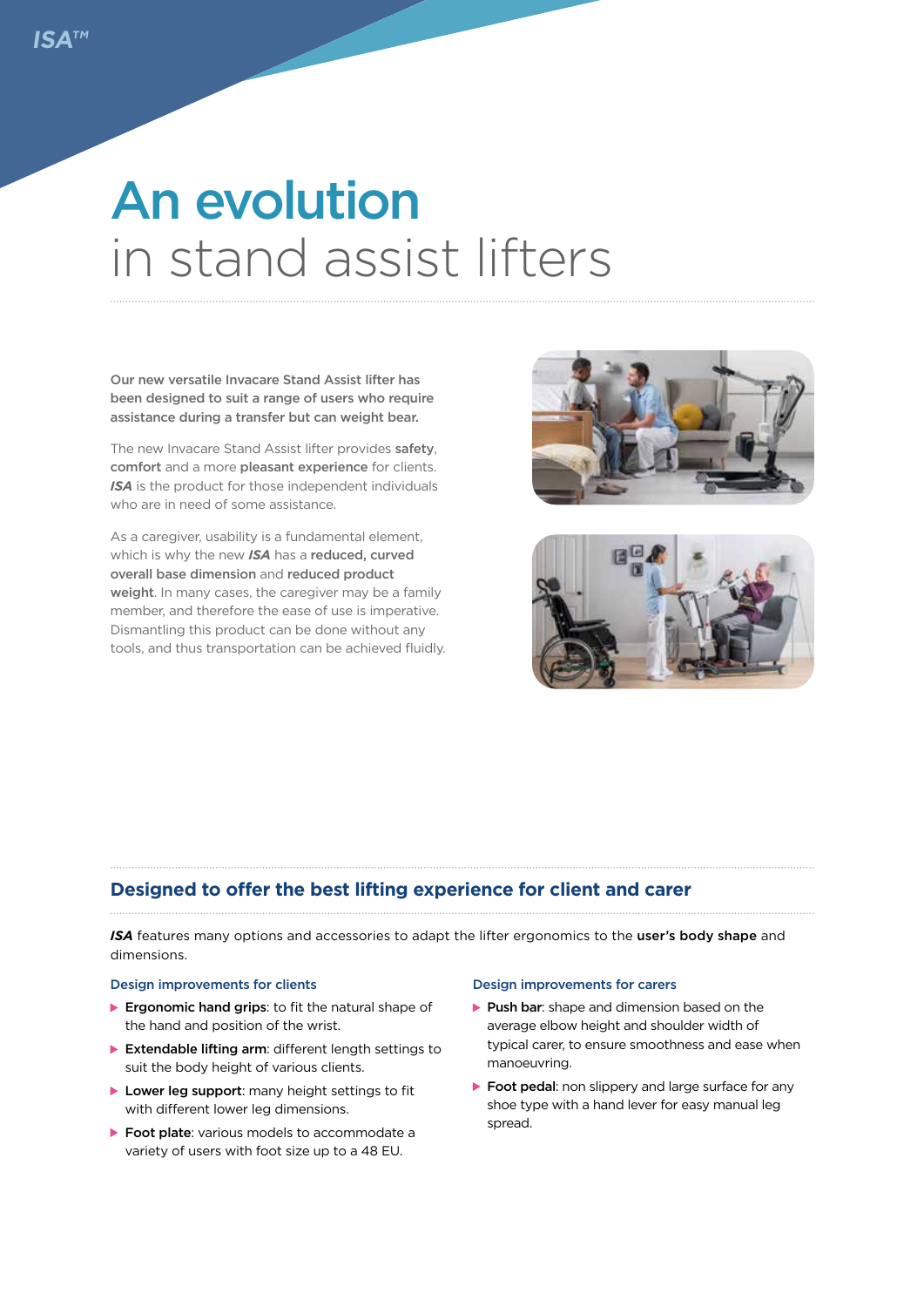

### **Extendable lifting arm**

▶ The TelescoLift can be adjusted to nine different length positions for different client heights, offering maximum flexibility.

#### **Ergonomic hand grips**

The unique design perfectly fits the natural shape of the hand for a safe grip.

#### **Lower leg support**

 $\blacktriangleright$  The lower leg cushion provides six height positions with a swivel ErgoSupport option for optimum comfort.

### **Additional features**

- Foot plate: three heights available with removable heel block and round shape for toilet approach.
- Push bar and foot pedal: ergonomic shape for easy lifter operation.
- Sling hooks: flexible and secured hooks for a quick, straightforward sling attachment.
- Leg band: padded accessory for extra comfort. Easy to exchange and washable.
- Curved legs: ergonomic shape for easy manoeuvering around chairs and toilet bases.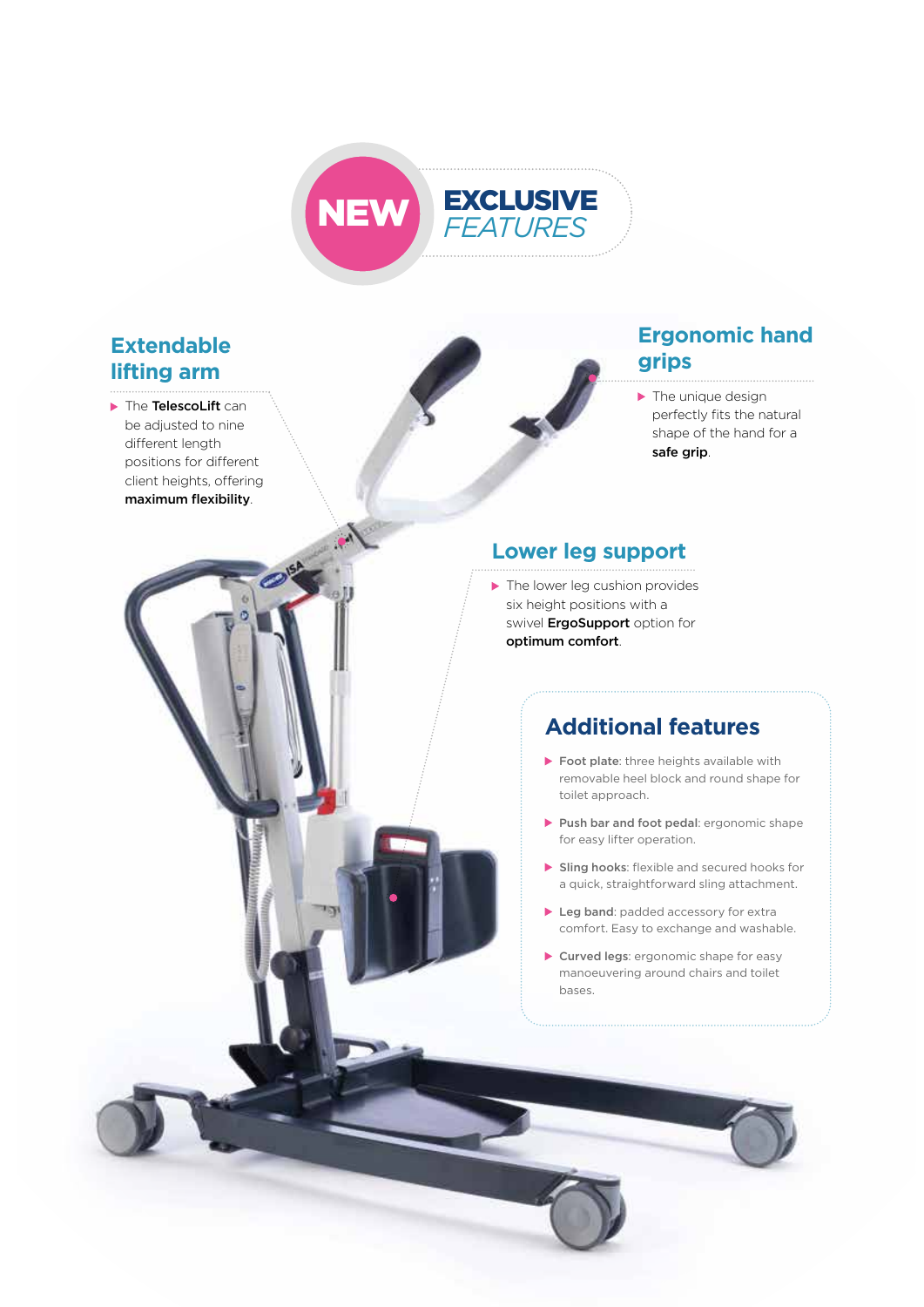

## **3 key features** and benefits



#### **Ergonomic hand grips**

**Positioning the hands in a natural, comfortable and intuitive way**

- Special shape with a curved angle, offering a more natural position for the hand.
- Adapted width for the average shoulder dimension, for minimal body strain.
- Soft touch material for comfort during transfer.



#### **Extendable lifting arm PATENT PENDING**

**Adapting the lifter to the client's height, condition and preference**

- One flexible lifter with nine length positions, for lifting various clients.
- Easy to access lever with a self-locking mechanism for a fast and secure lift.
- The first position is very compact, offering easy storage.



#### **Lower leg support Maintaining the lower legs with maximum comfort PATENT PENDING**

- Simple one hand height adjustment with six positions, no tools required.
- Smooth foam cushions that can be easily replaced when needed.
- Now offering an ErgoSupport option, which follows the natural lower leg movement for optimum comfort.

**Watch our full features video online on our YouTube channel**

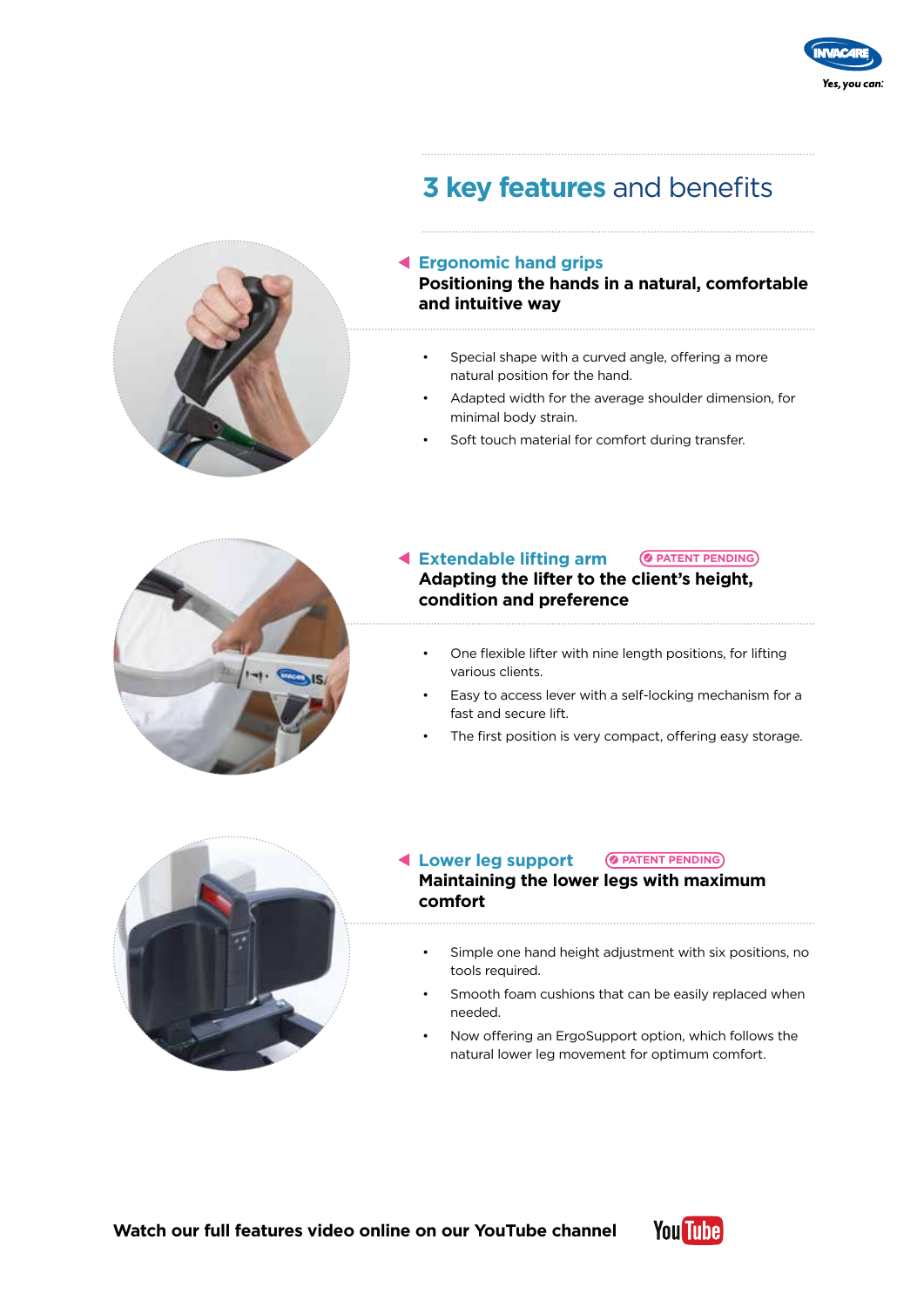

# Introducing the *ISA* family

## **A versatile product range of stand assist lifters for active transfers**

*ISA* has four base models with different load capacities, dimensions, and accessories, from simple to more advanced lifters for both home care and long-term care clients.



*A range of configurations is available to meet the needs of your carer and client, such as mechanical or electrical leg spread, a fixed or swivelling lower leg support, different foot plate heights and several electronics options.*

#### **Available accessories:**

- ▶ Two stand assist slings with two-point attachment or with four-point attachment and leg support in all sizes
- ▶ Leg band for improved stability
- Protective covers for legs
- Hand lever for manual leg spread
- Electronics: extra battery, wall charger, software